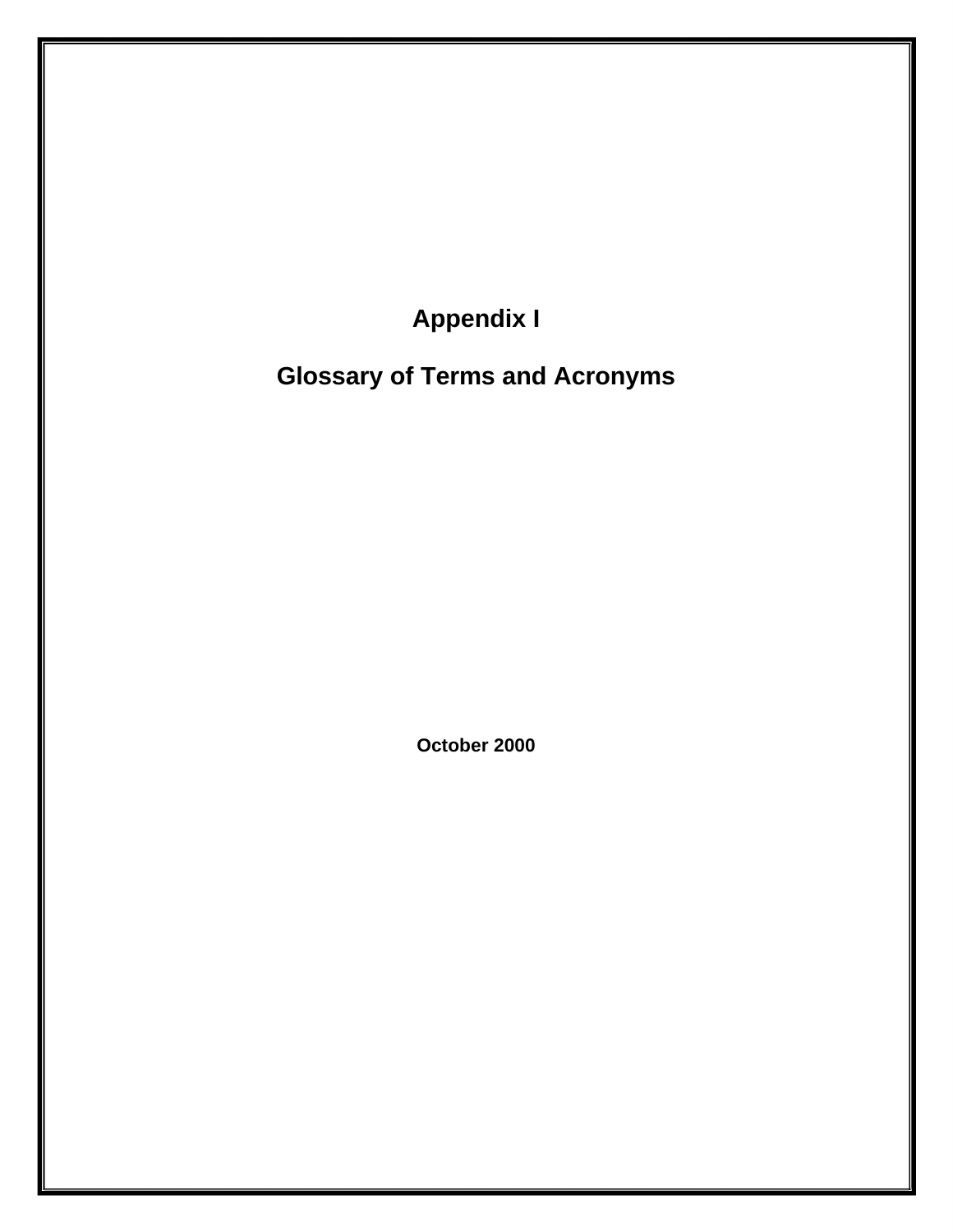Air Basin [Glossary]<sup>1</sup> – means a land area with generally similar meteorological and geographic conditions throughout. To the extent possible, air basin boundaries are defined along political boundary lines and include both the source and receptor areas. California is currently divided into 15 air basins. See section 39012 of the California Health and Safety Code.

Air Dispersion Model – A mathematical model or computer simulation used to estimate the concentration of toxic air pollutants at specific locations as a result of mixing in the atmosphere.

Alternate Fuels [13 CCR  $\S$  2421 (a)(1)] – means any fuel that will reduce non-methane hydrocarbons (on a reactivity-adjusted basis), NOx, CO, and the potential risk associated with toxic air contaminants as compared to gasoline or diesel fuel and would not result in increased deterioration of the engine. Alternate fuels include, but are not limited to, methanol, ethanol, liquefied petroleum gas, compressed natural gas, and electricity.

Ambient Risk – The background risk level from all the sources of air toxics pollutants within a certain specific area or location.

Annual Average Concentration – The concentration of an air toxics pollutant based on an annual average calculation for a full year of meteorological data.

Area Source [Glossary] – Those sources for which a methodology is used to estimate emissions. This can include area-wide, mobile and natural sources, and also groups of stationary sources (such as dry cleaners and gas stations). The California Clean Air Act requires air districts to include area sources in the development and implementation of the AQMP. In the California emission inventory all sources which are not reported as individual point sources are included as area sources. The federal air toxics program defines a source that emits less than 10 tons per year of a single hazardous air pollutant (HAP) or 25 tons per year of all HAPs as an area source, but shall not include motor vehicle or nonroad vehicles subject to regulation under Title II. .

Area-Wide Sources [Glossary] - Sources of pollution where the emissions are spread over a wide area, such as consumer products, fireplaces, road dust and farming operations. Area-wide sources do not include mobile sources or stationary sources.

Best Available Control Technology (BACT) [Glossary] – The most up-to-date methods, systems, techniques, and production processes available to achieve the greatest feasible emission reductions for given regulated air pollutants and processes. BACT is a requirement of NSR (New Source Review) and PSD (Prevention of Significant Deterioration).

 $\frac{1}{2}$ From the Air Resources Board's Glossary for Air Pollution Terms, available online at [http://www.arb.ca.gov/html/gloss.htm.](http://www.arb.ca.gov/html/gloss.htm) 1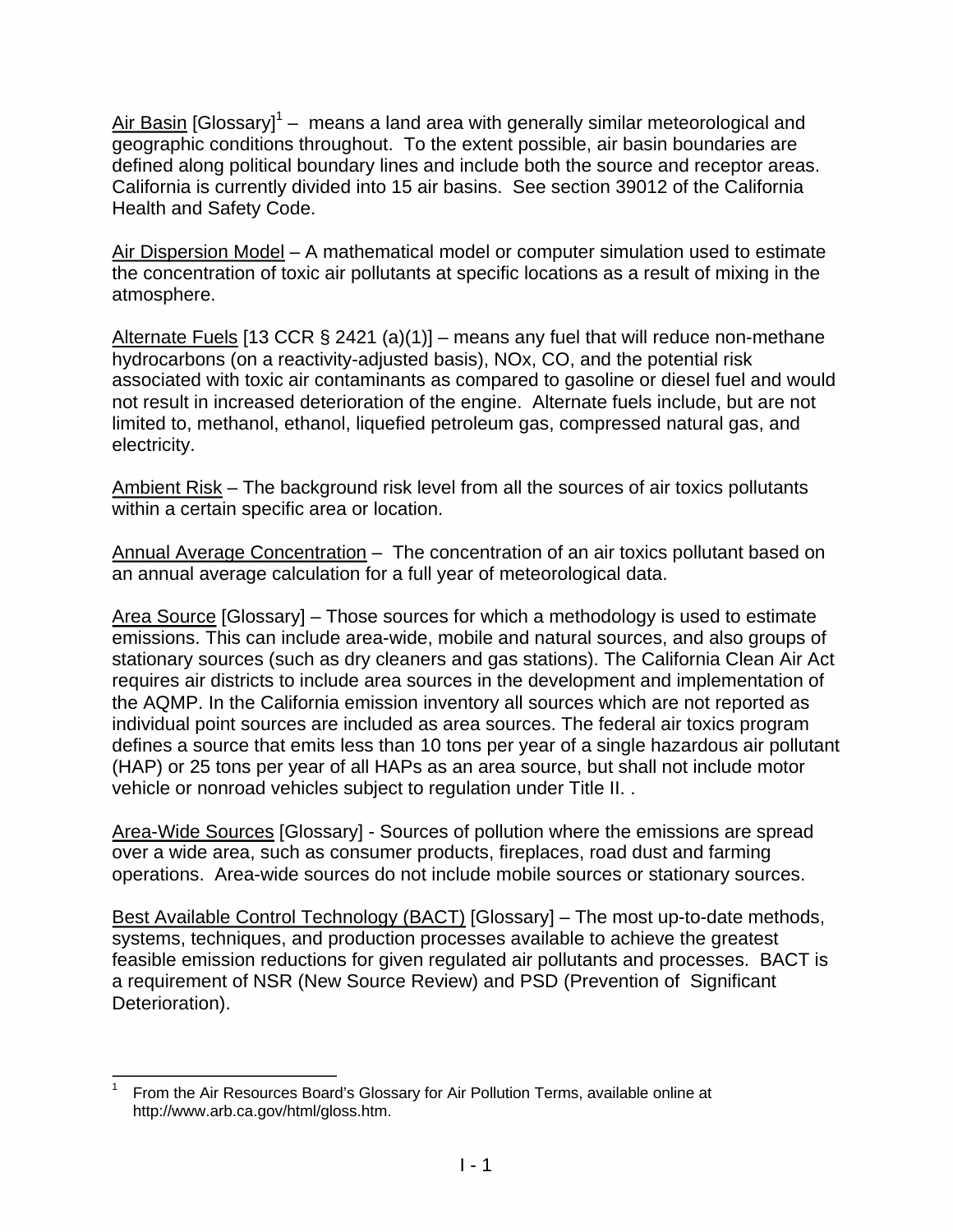Best Available Retrofit Control Technology (BARCT) [Glossary] – An air emission limitation that applies to existing sources and is based on the maximum degree of reduction achievable, taking into account environmental, energy, and economic impacts by each class or category of source.

California Ambient Air Quality Standard (CAAQS) [Glossary – A legal limit that specifies the maximum level and time of exposure in the outdoor air for a given air pollutant and which is protective of human health and public welfare (Health and Safety Code 39606b). CAAQSs are recommended by the California Office of Environmental Health Hazard Assessment and adopted into regulation by the CARB. CAAQSs are the standards which must be met per the requirements of the California Clean Air Act (CCAA).

Cancer Risk – The theoretical probability of contracting cancer when exposed for a lifetime to a given concentration of a substance usually calculated as an upper confidence limit. The maximum estimate risk may be presented as the number of chances in a million of contracting cancer.

Compression-ignition engine [13 CCR §2410 (a)(10)] - A type of engine with operating characteristics significantly similar to the theoretical diesel combustion cycle. The nonuse of a throttle to regulate intake flow for controlling power during normal operation is indicative of a compression-ignition engine. A compression-ignition engine may be petroleum-fueled (i.e., diesel-fueled) or alternate-fueled. All engines and equipment that fall within the scope of the preemption of Section 209(e)(1)(A) of the Federal Clean Air Act (42 U.S.C. 7543(e)(1)(A) and as defined by regulation of the Environmental Protection Agency, are specifically not included within this category.

Construction Equipment [40 CFR Part 85, Subpart Q, § 85.1602]– Any internal combustion engine-powered machine primarily used in construction and located on commercial construction sites.

Criteria Pollutant [Glossary – An air pollutant for which acceptable levels of exposure can be determined and for which an ambient air quality standard has been set. Examples include: ozone, carbon monoxide, nitrogen dioxide, sulfur dioxide, and PM10 and PM2.5. The term "criteria air pollutants" derives from the requirement that the U.S. EPA must describe the characteristics and potential health and welfare effects of these pollutants. The U.S. EPA and CARB periodically review new scientific data and may propose revisions to the standards as a result.

Diesel Cycle Engine [13 CCR § 2421 (a)(16)] – A type of engine with operating characteristics significantly similar to the theoretical diesel combustion cycle. The primary means of controlling power output in a diesel cycle engine is by limiting the amount of fuel that is injected into the combustion chambers of the engine. A diesel cycle engine may be petroleum-fueled (i.e., diesel-fueled) or alternate-fueled.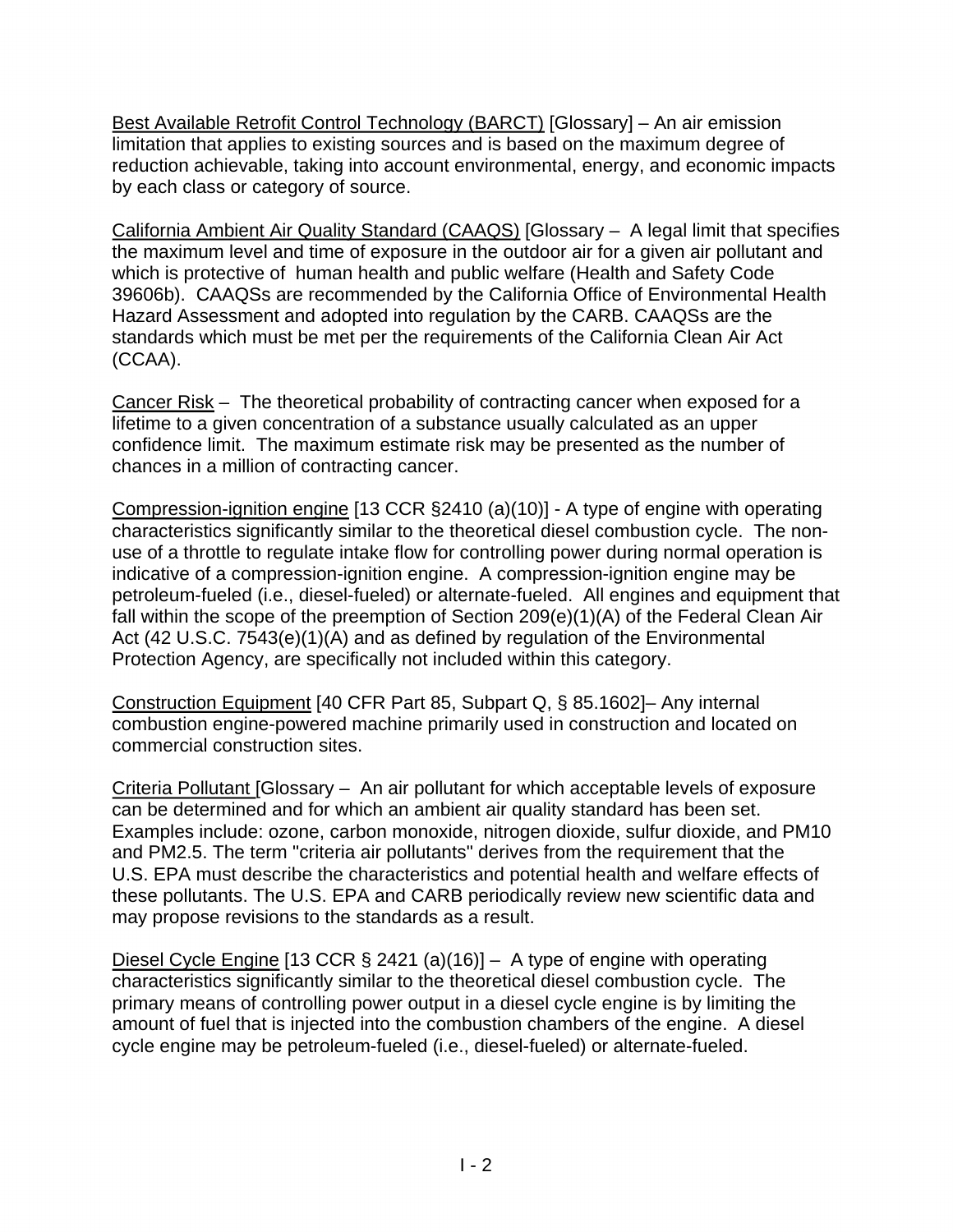Diesel Fuel – Fuel meeting the following specification

ASTM D975 – 98, Standard Specification for Diesel Fuel Oil; includes No. 1-D, No. 1-D low sulfur, No. 2-D, No. 2-D low sulfur, and No. 4-D.

Diesel Fueled Engine – Any internal combustion, compression-ignition (diesel-cycle) engine that is fueled by diesel fuel or jet fuel.

Diesel Oxidation Catalyst (DOC) - An exhaust treatment device that reduces carbon monoxide emissions, hydrocarbon emissions and the soluble organic fraction of diesel particulate matter through catalytic oxidation. Typical diesel PM control efficiencies range from 16% to 30%.

Diesel Particulate Filter (DPF) – An exhaust treatment device that reduces diesel particulate matter through filtration. DPFs must be periodically "regenerated" to remove the collected particulate matter. DPFs can incorporate passive regeneration techniques, such as the catalyzed particulate filter, or they can incorporate active regeneration techniques, such as the electrically regenerated particulate filter. Typical diesel PM control efficiencies range from 62% to 97%.

Diesel Particulate Matter (diesel PM) – That portion of the exhaust from a diesel fueled compression ignition engine which is collected via a particulate matter sampling method. Diesel PM consists of several constituents, including: an elemental carbon fraction, a soluble organic fraction and a sulfate fraction. The majority of diesel PM (i.e., 98%) is smaller than 10 microns in diameter.

District [Glossary] – An air pollution control district or an air quality management district. Currently, there are 35 air districts in California.

Elemental Carbon Fraction – For diesel particulate matter (a.k.a. the carbonaceous fraction or soot), the solid, non-volatile component of diesel particulate matter which is formed during the combustion process. The sponge-like structure of elemental carbon particles allow them to be carriers for low-volatility organic compounds, including the soluble organic fraction of diesel particulate matter. Elemental carbon particles are very small (0.01 to 0.08  $\mu$ m in diameter) and can be easily inhaled into the deep areas of the respiratory tract.

Emergency Standby Engine – An engine which operates as a temporary replacement for primary mechanical or electrical power during an unscheduled outage. An engine is not considered an emergency standby engine if it is used for purposes other than: periodic maintenance, periodic readiness testing, unscheduled outages, or to supply power while maintenance is performed or repairs are made to the primary power supply.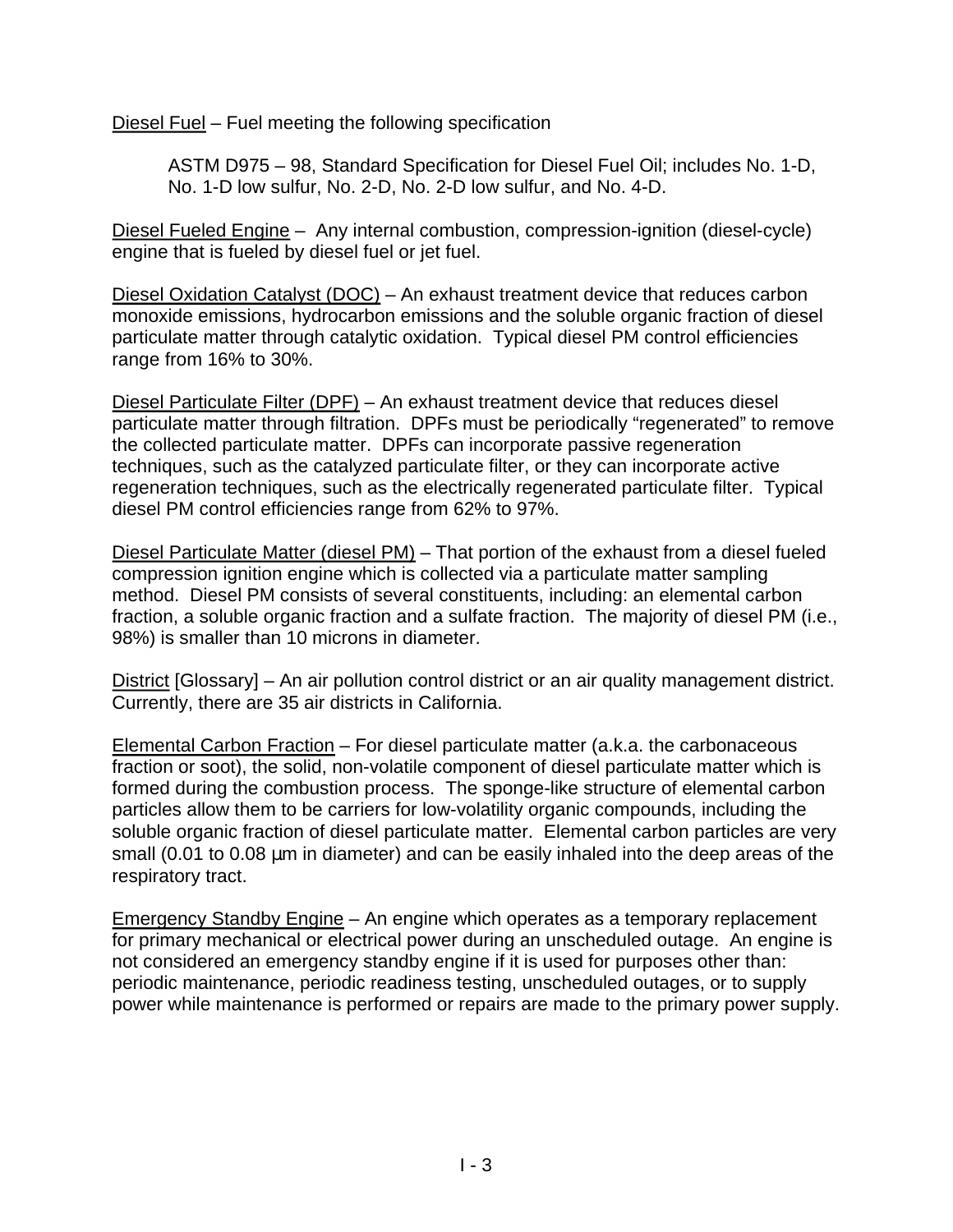Emission Factor [Glossary] – For stationary sources, an emission factor is the relationship between the amount of pollution produced and the amount of raw material processed or burned. For mobile sources, an emission factor is the relationship between the amount of pollution produced and the number of vehicle miles traveled. By using an emission factor for a pollutant and specific source activity data, it is possible to compute emissions from a source. This approach is used in preparing emissions inventories.

Emission Inventory [Glossary] – An estimate of the amount of pollutants emitted into the atmosphere from major mobile, stationary, area-wide, and natural-source categories over a specific time period such as a day or year.

Farm Equipment or Vehicle [40 CFR Part 85, Subpart Q § 85.1602] – Any internal combustion engine-powered machine primarily used in the commercial production and or commercial harvesting of food, fiber, wood, or commercial organic products, or for the processing of such products for further use on a farm. This includes

Fuel Borne Catalyst (FBC) – A fuel additive containing one or more fuel-soluble metals that acts as a catalyst to lower the temperature at which regeneration occurs within a diesel particulate filter.

Heavy-duty vehicle [EMFAC2000 Technical Support Document] – The EMFAC2000 inventory model classifies heavy-duty vehicles by gross vehicle weight rating (GVWR). Light heavy-duty vehicles have a vehicle weight of 8,501 to 14,000 lbs. GVWR, medium heavy-duty vehicles are 14,001 to 33,000 lbs. GVWR, and heavy heavy-duty vehicles are greater than 33,000 lbs. GVWR.

ISCST3 – Industrial Source Complex Short Term.

Light-duty truck [13 CCR § 1900 (a)(8)] – Any 2000 and subsequent model motor vehicle certified to the standards in section 1961(a)(1) rated at 8,500 pounds gross vehicle weight or less; and any other motor vehicle, rated at 6,000 pounds gross vehicle weight or less, which is designed primarily for the purposes of transportation of property or is a derivative of such a vehicle, or is available with special features enabling offstreet or off-highway operation and use.

Marine diesel engine [13 CCR  $\S$  2421 (a)(28)] – A compression-ignition engine that is intended to be installed on a vessel.

Medium-duty vehicle [13 CCR § 1900 (a)(9)] – Any pre-1995 model year heavy-duty vehicle having a manufacturer's gross vehicle weight rating of 8,500 pounds or less; any 1992 through 2006 model-year heavy-duty low-emission, ultra-low-emission, superultra-low emission or zero-emission vehicle certified to standards in section 1960.1(h)(2) having a manufacturer's gross vehicle weight rating of 14,000 pounds or less; any 1995 through 2003 model year heavy-duty vehicle certified to the standards in section 1960.1(h)(1) having a manufacturer's gross vehicle weight rating of 14,000 pounds or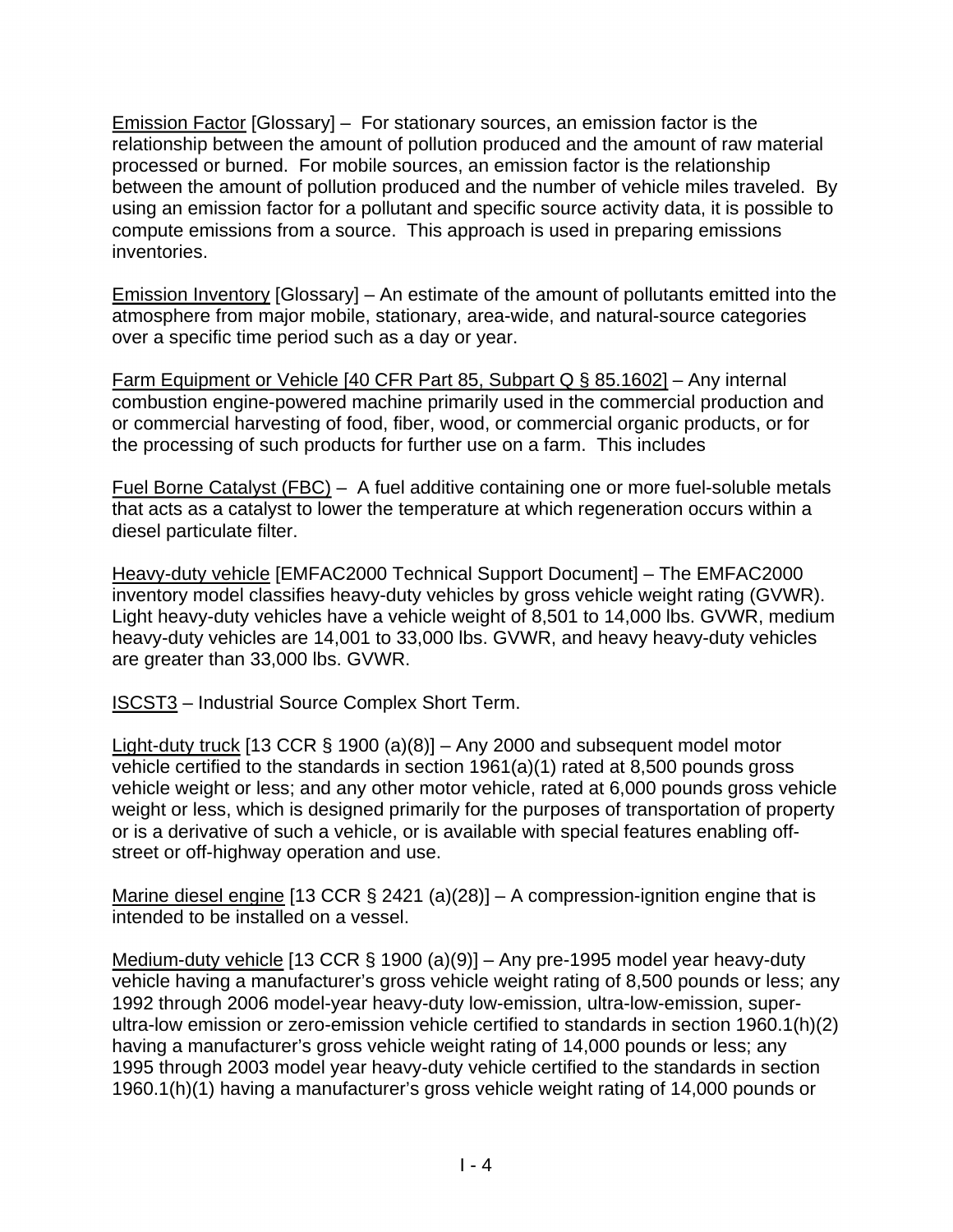less; and any 2000 and subsequent model heavy-duty low-emission, ultra-low-emission, super-ultra-low emission or zero-emission vehicle certified to the standards in Section 1961(a)(1) or 1962 having a manufacturer's gross vehicle weight rating between 8,500 and 14,000 pounds.

Multiple Air Toxics Exposure Study II (MATES II) - The Multiple Air Toxics Exposure Study (MATES-II) is an urban toxics monitoring and evaluation study conducted for the South Coast Air Basin.

New Source Risk – Cancer risk resulted from toxic air contaminants due to the construction and operation of new stationary sources.

New Source Review (NSR) [Glossary] – A Clean Air Act requirement that State Implementation Plans must include a permit review, which applies to the construction and operation of new and modified stationary sources in nonattainment areas, to ensure attainment of national ambient air quality standards. The two major requirements of NSR are Best Available Control Technology and emission offsets.

Non-road Engine [13 CCR  $\S$  2452 (v)] – Any engine that is in or on a piece of equipment that is self-propelled or serves a dual purpose by both propelling itself and performing another function, such as lawnmowers and string trimmers; or is in or on a piece of equipment that is intended to be propelled while performing its function, such as lawnmowers and string trimmers; or that, by itself or in a piece of equipment, is portable or transportable.

Off-road compression-ignition engine [13 CCR § 2421 (a)(31)] -

(A) Except as specified in paragraph (B) of this definition, an off-road compressionignition engine is any internal combustion engine:

- i. in or on a piece of equipment that is self-propelled or serves a dual purpose by both propelling itself and performing another function and is primarily used off the highways (such as garden tractors, off-highway mobile cranes and bulldozers); or
- ii. in or on a piece of equipment that is intended to be propelled while performing its function (such as lawnmowers and string trimmers); or
- iii. that, by itself or in or on a piece of equipment, is portable or transportable, meaning designed to be and capable of being carried or moved from one location to another. Indicia of transportability include, but are not limited to wheels, skids, carrying handles, dolly, trailer, or platform.
- (B) An internal combustion engine is not an off-road compression-ignition engine if:
- i. the engine is used to propel a vehicle subject to the emissions standards contained in Title 13, California Code of Regulations, Sections 1950 - 1978, or a vehicle used solely for competition, or is subject to standards promulgated under section 202 of the federal Clean Air Act (42 U.S.C. 7521); or
- ii. the engine is regulated by a federal New Source Performance Standard promulgated under section 111 of the federal Clean Air Act (42 U.S.C. 7511); or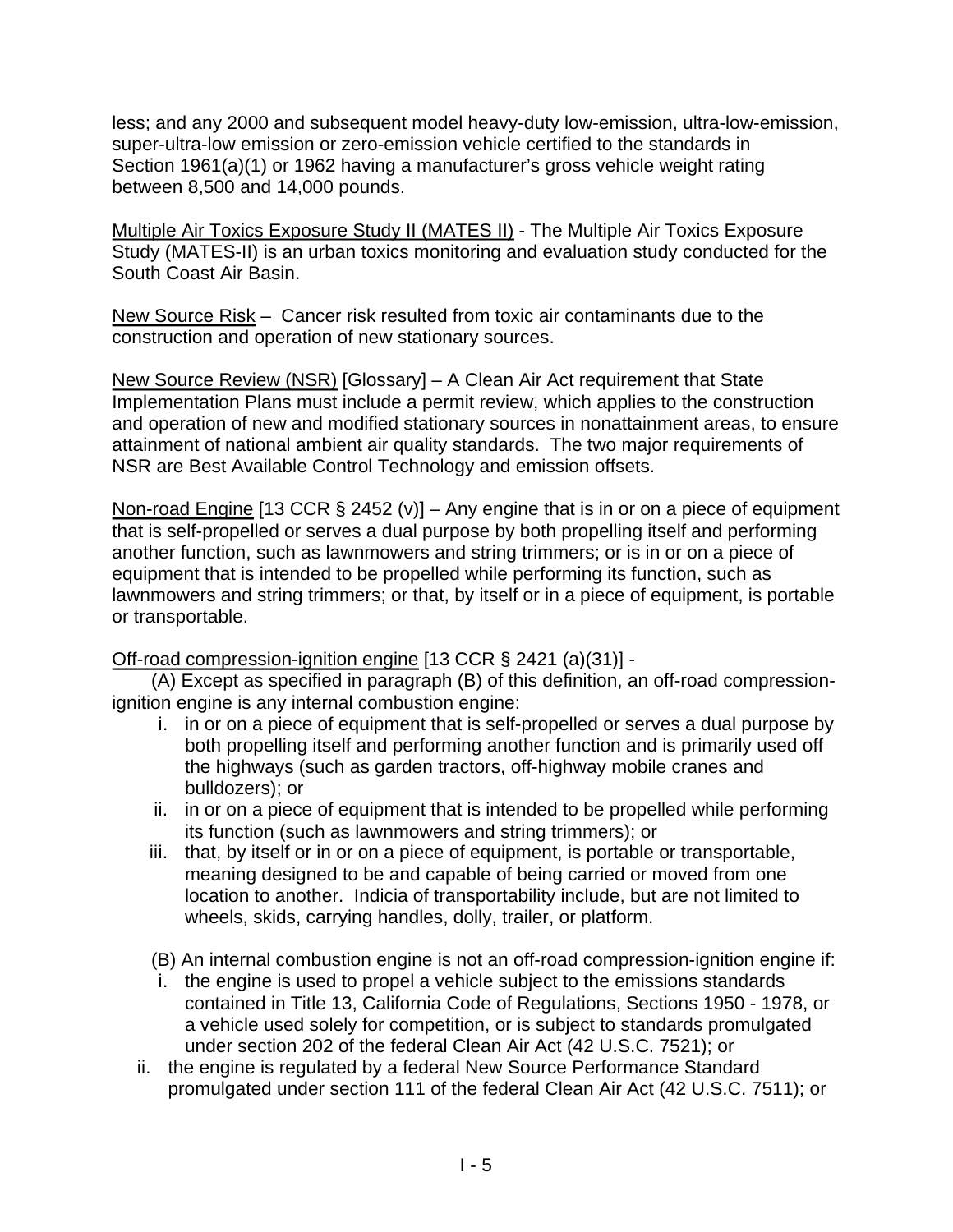iii. the engine otherwise included in paragraph (a)(iii) of this definition remains or will remain at a location for more than 12 consecutive months or a shorter period of time for an engine located at a seasonal source. A location is any single site at a building, structure, facility, or installation. Any engine (or engines) that replaces an engine at a location and that is intended to perform the same or similar function as the engine replaced will be included in calculating the consecutive period. An engine located at a seasonal source is an engine that remains at a seasonal source during the full operating period of the seasonal source. A seasonal source is a stationary source that remains in a single location on a permanent basis (i.e., at least two years) and that operates at a single location approximately three months (or more) each year. This paragraph does not apply to an engine after the engine is removed from the location.

Off-Road Vehicle or Off-Road Equipment [13 CCR § 2421 (a)(32)] – A vehicle or equipment that is powered by an off-road compression-ignition engine.

Particulate Matter (PM) [Glossary] - Any material, except pure water, that exists in the solid or liquid state in the atmosphere. The size of particulate matter can vary from coarse, wind-blown dust particles to fine particle combustion products.

Passenger car [13 CCR § 1900 (a)(12)] – Any motor vehicle designed primarily for transportation of persons and having a design capacity of twelve persons or less.

PM<sub>10</sub> [Glossary]– A criteria air pollutant consisting of small particles with an aerodynamic diameter less than or equal to a nominal 10 microns (about 1/7 the diameter of a single human hair). Their small size allows them to make their way to the air sacs deep within the lungs where they may be deposited and result in adverse health effects . PM10 also causes visibility reduction. For the purposes of this report, PM<sub>10</sub> has the same meaning as Diesel Particulate Matter.

Point Source [Glossary]– Specific points of origin where pollutants are emitted into the atmosphere such as factory smokestacks.

Portable [13 CCR § 2452 (x)] – Designed and capable of being carried or moved from one location to another. Indicia of portability include, but are not limited to, wheels, skids, carrying handles, dolly, trailer, or platform. For the purposes of the portable engine and equipment program, dredge engines on a boat or barge are considered portable. The engine or equipment unit is not portable if any of the following are true:

(1) the engine or equipment unit or its replacement is attached to a foundation, or if not so attached, will reside at the same location for more than 12 consecutive months. Any engine or equipment unit such as back-up or stand-by engines or equipment units, that replace engines(s) or equipment unit(s) at a location, and is intended to perform the same or similar function as the engine(s) or equipment unit(s) being replaced, will be included in calculating the consecutive time period. In that case, the cumulative time of all engines or equipment units, including the time between the removal of the replacement engine(s) or equipment unit(s), will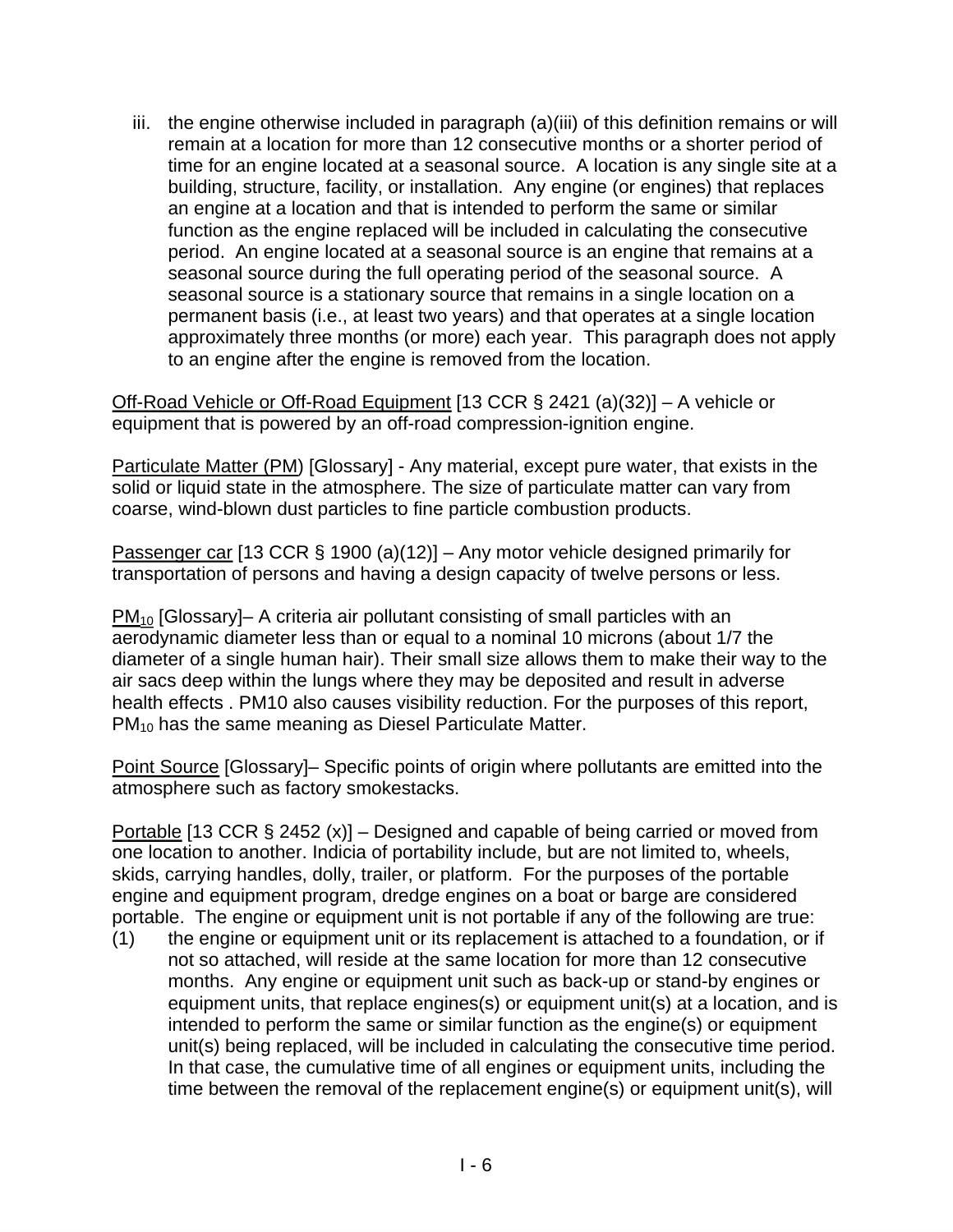be counted toward the consecutive time period; or the engine or equipment unit remains or will reside at a location for less than 12 consecutive months, if the engine or equipment unit is located at a seasonal source and operates during the full annual operating period of the seasonal source, where a seasonal source is a stationary source that remains in a single location on a permanent basis (at least two years) and that operates at that single location at least three months each year; or

(2) the engine or equipment unit is moved from one location to another in an attempt to circumvent the portable residence time requirements.

The period during which the engine or equipment unit is maintained at a storage facility is excluded from the residency time determination.

Portable Equipment Registration Program (PERP) – A statewide program for the registration and regulation of portable engines and engine-associated equipment units. See 13 CCR § 2450 – 2466.

Prime Engine – An engine that is not an emergency standby engine.

Reasonable Available Control Technology (RACT) – a control technique for limiting emissions from existing sources in certain nonattainment areas. RACT determinations are developed to aid districts in developing regulations to attain and maintain the state ambient air quality standards. RACT determinations help promote consistency among control requirements for similar emission sources among districts with the same air quality attainment designations.

Receptor – A resident or offsite worker that is exposed to a air toxic pollutant sources emissions.

Sac Volume – On a fuel injector, the Sac Volume is the space between needle valve and the tip of a fuel injector.

SCREEN3 Meteorological Data – A set of datum chosen to represent the most unfavorable meteorological conditions (i.e., those resulting in the highest concentration estimates) to simulate the worst case scenario.

Site-Specific Meteorological Data – A minimum of 3 to 5 years collection of meteorological data for a specific area as input data for the air dispersion model.

Soluble Organic Fraction (SOF) – The soluble organic fraction of diesel particulate matter is that portion of diesel PM that consists of the unburned portions of diesel fuel and lubricating oil which condense and adsorb on to the sponge-like elemental carbon particles. The soluble organic fraction includes extractable compounds such as aldehydes, alkanes, alkenes, aliphatic hydrocarbons, and polycyclic aromatic hydrocarbons and their derivatives.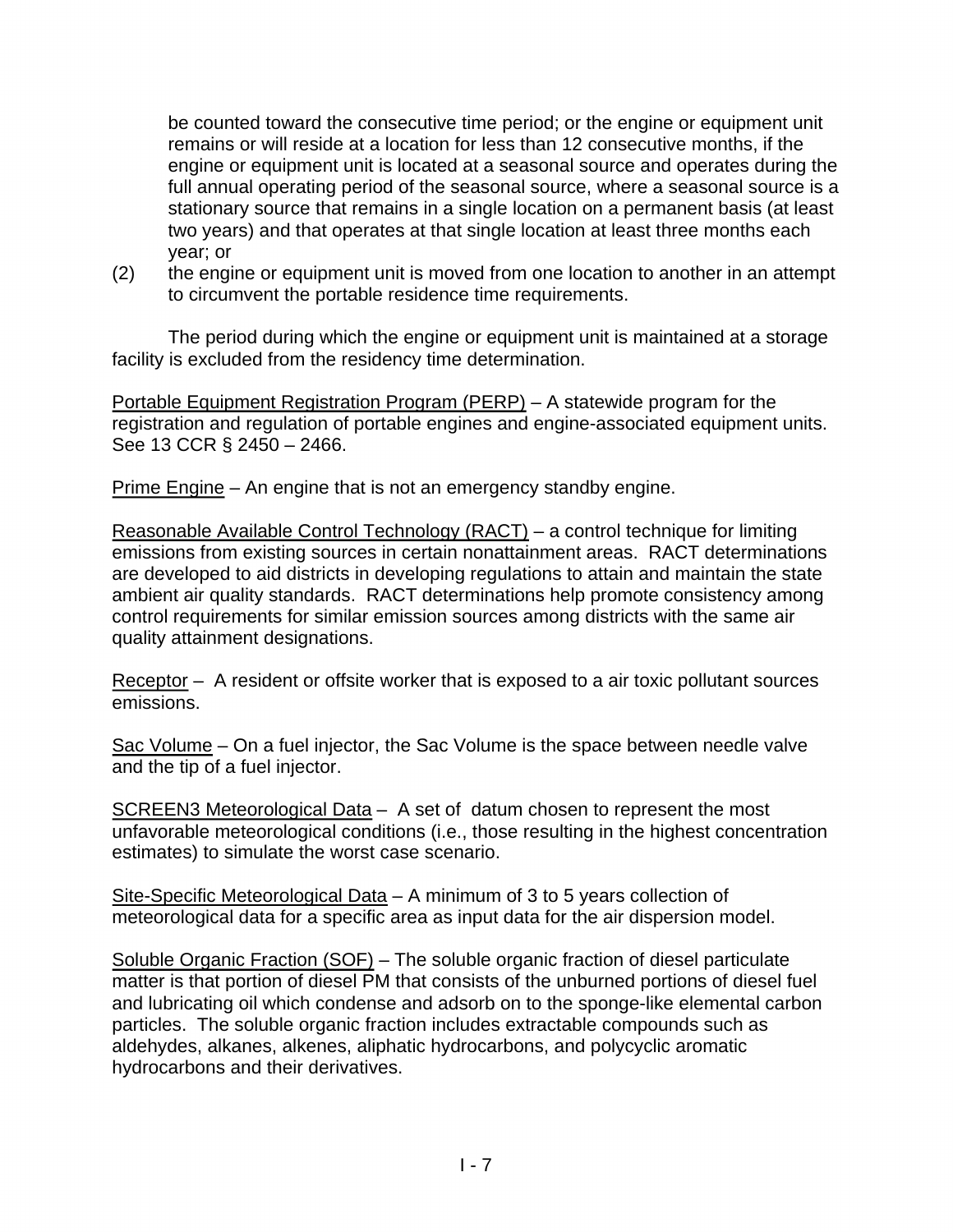Source Specific Rule – An air pollution control regulation that applies to one category or class of air pollution sources (e.g. boilers). An Airborne Toxic Control Measure (ATCM) is an example of a Source Specific Rule.

State Implementation Plan (SIP) [Glossary] – A plan prepared by states and submitted to U. S. EPA describing how each area will attain and maintain the national ambient air quality standards. SIPs include the technical foundation for understanding the air quality (e.g. emission inventories and air quality monitoring), control measures and strategies, and enforcement mechanisms.

Stationary Engine – A stationary engine is an engine which is neither portable nor selfpropelled and is operated at a single facility.

Sulfate Fraction - The sulfate fraction of diesel particulate matter is that portion of diesel PM formed when sulfur dioxide in an engine's exhaust stream oxidizes to form sulfur trioxide which then combines with available moisture to form sulfates.

Total Suspended Particulate (TSP) [Glossary] – Particles of solid or liquid matter -- such as soot, dust, aerosols, fumes, and mist -- up to approximately 30 microns in size. For the purposes of this report, TSP has the same meaning as diesel PM.

Toxic Air Contaminant (TAC) [Glossary] – An air pollutant, identified in regulation by the ARB, which may cause or contribute to an increase in deaths or in serious illness, or which may pose a present or potential hazard to human health. TACs are considered under a different regulatory process (California Health and Safety Code Section 39650 et seq.) than pollutants subject to CAAQSs. Health effects to TACs may occur at extremely low levels, and it is typically difficult to identify levels of exposure which do not produce adverse health effects.

Transit Agency – A public entity responsible for administering and managing transit activities and services. Public transit agencies can directly operate transit service or contract out for all or part of the total transit service provided. The definition is consistent with that used by the Federal Transit Administration (Staff Report: Proposed regulation for a public transit bus fleet rule and emission standards for new urban buses, December 10, 1999).

Transportation Control Measure (TCM) [Glossary] - Any control measure to reduce vehicle trips, vehicle use, vehicle miles traveled, vehicle idling, or traffic congestion for the purpose of reducing motor vehicle emissions. TCMs can include encouraging the use of carpools and mass transit.